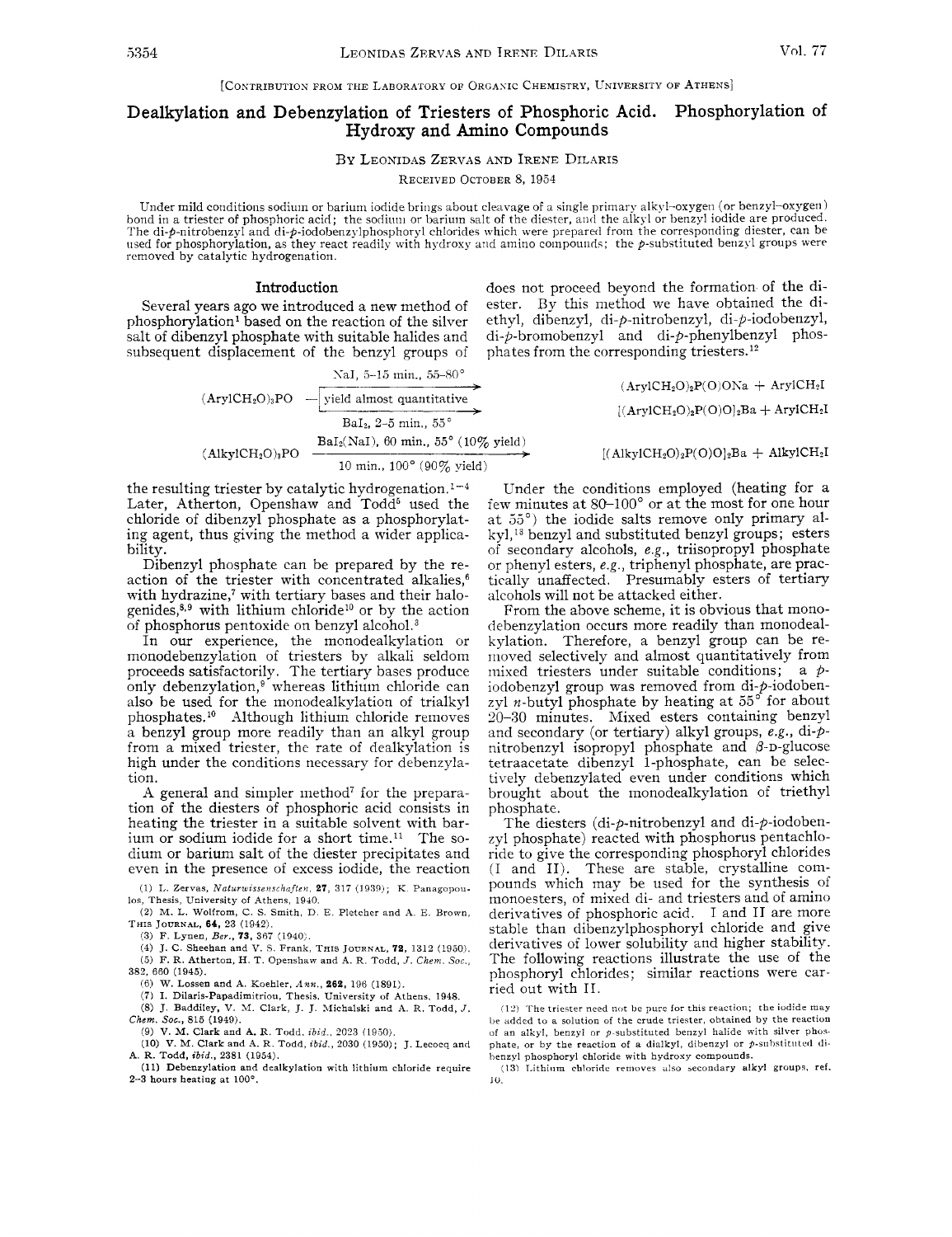

(P-NO~C~H~CHZO)~P(O)NHC~H~CH~ VI VI1 (HO)~P(O)NHCE.H~CH~ 2CHaCsH4NH2 **(2)** 

The mixed triesters prepared by the phosphorylation of hydroxy compounds with dibenzyl phosphoryl chloride (I or II) are rarely obtained in a pure crystalline state. Therefore, to avoid impurities in the hydrogenated product we have first debenzylated the triester as shown in (l), and then hydrogenated the diester; the latter were always obtained as pure crystalline compounds.

Acknowledgments.-This Laboratory, which lost practically its entire equipment during the war and the post-war troubled period, has been rehabilitated largely through the "American Aid to Greece" following suggestions of the Greek Ministry of Coordination. We take this opportunity to express our gratitude.

The authors thank Dr. P. Katsoyannis and Mr. **A.** Stavropoulos for their assistance.

### Experimental

The solvents and sodium and barium iodide were anhydrous. Silver phosphate was prepared by the procedure of Lipmann and Tuttle.14 Prior to analysis, the sodium or barium salts were dried at *78';* other compounds were dried at 56". Phosphorus was determined colorimetrically on the alkyl phosphates after hydrolysis with concentrated hydrochloric acid and on the benzyl phosphates after catalytic hydrogenation; the mixed phosphates were hydrogenated and the product hydrolyzed prior to the phosphorus determination. Hydrogenations were carried out in methanolic sodium hydroxide with palladium black as the catalyst. Hydrogenolysis was usually complete within 10-15 minutes

and the yield of phosphoric acid was quantitative.<br>
Dialkyl, Dibenzyl and  $p$ -Substituted Dibenzyl Phos-<br>
phates.—The diesters of phosphoric acid were prepared by<br>
heating the corresponding triester with solitim or barium Table I; those triesters which were prepared by procedure B and were isolated are included. The iodides which were isolated from the corresponding reaction mixtures are given in Table 11.

 $(A)$ .—A solution of 3.7 g. (0.01 mole) of tribenzyl phos-<br>phate and 1.65 g. of sodium iodide (0.011 mole) in 20 ml. of acetone<sup>16</sup> was refluxed over a steam-bath for about 20 minutes; with methyl ethyl ketone as the solvent, the boiling time can be reduced to 5-6 minutes. Precipitation of the anhydrous sodium salt of dibenzyl phosphate began within the first minutes. After the mixture, which had been

concentrated to half of its original volume, had stood for several hours in the ice-box, the salt was collected and<br>washed with acetone. The filtrate was distilled *in vacuo*, washed with acetone. The filtrate was distilled *in vucuo,*  water was added and the mixture extracted with ether. After removal of the ether and distillation, 1.7 g, of benzyl iodide was obtained.

Upon acidification of the aqueous solution of the sodium salt with hydrochloric acid, dibenzyl phosphate precipitated almost quantitatively  $(m.p. 79^\circ)$ ; an additional 0.3-0.4 g.

almost quantitatively (m.p. 79°); an additional 0.3–0.4 g.<br>was obtained by acidification of the aqueous layer after ex-<br>traction with ether. The silver salt (m.p. 212–216° dec.)<sup>3,4</sup><br>was prepared from an aqueous solution steam-bath for 7-8 hours. The precipitated silver salts were repeatedly washed with chloroform and the combined steam-band to  $T^{-3}$  filtrate evaporated with chloroform and the combined filtrate evaporated to dryness *in vacuo*.<sup>17</sup> To the residue dissolved in 120 ml. of acetone was added 16.5 g. of sodium iodide and the solution heated on the steam-bath for 20-30 minutes. Upon cooling 19  $g$ . (65%) of the sodium salt of dibenzyl phosphate was obtained.

p-Phenylbenzyl Bromide.--A solution of 33.6 g. (0.2 mole) of p-phenyltoluene<sup>18</sup> and 35.6 g. (0.2 mole) of bromosuccinimide in 150 ml. of carbon tetrachloride was boiled gently for 18 hours. The precipitated succinimide was filtered. The filtrate was washed first with dilute alkali and then with water, dried with sodium sulfate and distilled<br>to dryness in vacuo at 40-45°. Cold petroleum ether<br>(30-60°) was added to the crystalline residue and the mix-<br>ture filtered; yield 22 g. (50%). After two recry

Anal. Calcd. for  $C_{13}H_{11}Br$ : Br, 32.34. Found: Br, 32.22.

A bromide melting at *80"* was used for the preparation of

the iodide and tri-*p*-phenylbenzyl phosphate.<br>
Di-*p*-nitrobenzyl- (I) and Di-*p*-iodobenzylphosphoryl<br>
Chloride (II).—To a suspension of the diester (0.04 mole)<br>
cin 50 ml. of chloroform was added a 10% excess of phosph ate cooling. After 15 minutes stirring the reagents went into solution. In the case of I, petroleum ether (b.p. **30-**  60') was added directly to the chloroform solution; in the case of I1 the chloroform solution was distilled *in vacuo* at  $20-25^\circ$  almost to dryness and then petroleum ether added to the residue. The chlorides were collected and washed to the residue. The chlorides were collected and washed with petroleum ether. They were dried and stored in a vacuum desiccator over phosphorus pentoxide and sodium hydroxide; under these conditions they are stable for a long time.

 $I^{(96\%)}$  yield) was recrystallized from chloroform-petro-<br>leum ether, m.p. 107°.

*Anal.* Calcd. for C<sub>14</sub>H<sub>12</sub>O<sub>7</sub>N<sub>2</sub>PC1: N, 7.26; C1, 9.16. Found: N, 7.4; C1, 9.3.

I1 was obtained in *7570* yield, m.p. 89'.

*Anal.* Calcd. for  $C_{14}H_{12}O_3CI_2P$ : C1, 6.46; C1 + I, 52.76. Found: C1, 6.57; C1 + I, 52.98.

As expected, when the phosphoryl chlorides were stirred with dilute alkali at room temperature (prior to the determination of chlorine), only the chlorine was split off.

 $p$ -Nitrobenzyl Isopropyl Hydrogen Phosphate.--A solution of I (9.7  $\rm g$ ., 0.025 mole) in 30 ml. of chloroform was added to a mixture of 5.4 ml. of isopropyl alcohol and 6 ml.<br>of pyridine in 10 ml. of chloroform. The solution was<br>allowed to stand for 4 hours at room temperature. It was<br>then washed successively with potassium hydrogen c ate, water, dilute hydrochloric acid and again with water. It was dried over sodium sulfate and distilled to dryness *in vacuo;* a few ml. of alcohol was added. After several hours in the cooler, a small amount of precipitate was filtered and the filtrate distilled to dryness. The resulting sirupy tri-

<sup>(14)</sup> **F.** Lippmann and L. C. Tuttle, *J.* **Bid.** *Chem.,* **163,** 571 (1944). (15) Calcium and potassium iodide were also used for the preparation of dibenzyl phosphate.

<sup>(16)</sup> Dibenzyl phosphate was obtained in  $95\%$  yield with pyridine as the solvent by heating for **1-2** minutes at 100'; it must be assumed that the benzyl iodide formed reacts with the pyridine.

<sup>(17)</sup> **For** the isolation of pure crystalline tribenzyl and tri-p-phenylbenzyl phosphates ether-petroleum ether was added; the other  $p$ -substituted benzyl phosphates were obtained by adding alcohol and recrystallizing from the same solvent.

<sup>(18)</sup> W. **E.** Bachmann and R. **A.** Hoffmann in "Organic Reactions." Vol. 11, John Wiley and Sons, Inc., h'ew **York,** N. **Y.,** 1944, p. 247. M. Gomberg and J. C. Pernert, THIS JOURNAL, 48, 1372 (1926).

<sup>(19)</sup> H. Dahn and P. Zoller, *Helv. Chim. Acta*, 25, 1348 (1952).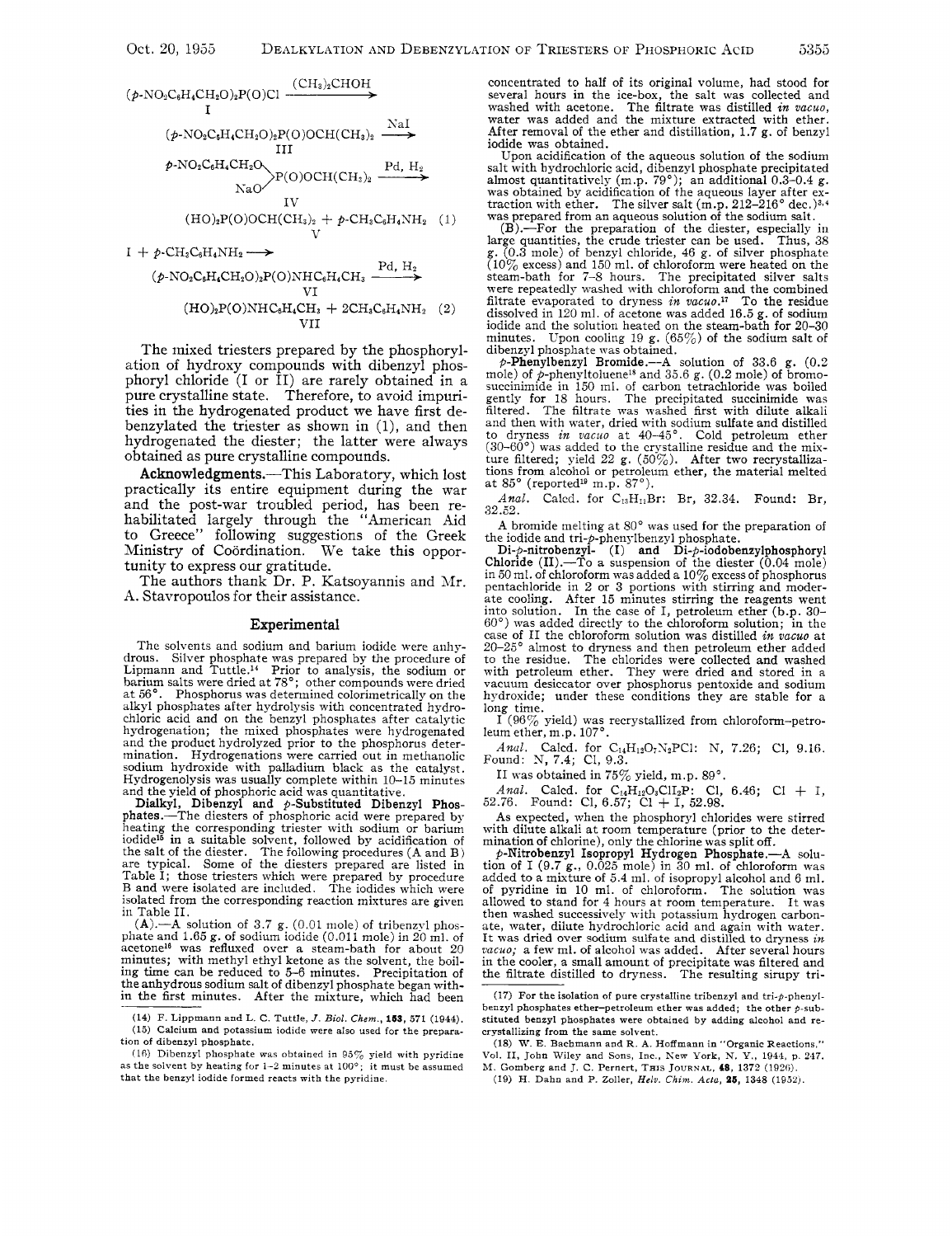|                 |                  | 1 ABLE 1                     |                      |             |
|-----------------|------------------|------------------------------|----------------------|-------------|
| Yield, $\%$     | M.p., °C.        | Formula                      | Caled.               | Found       |
| $75^{\circ}$    |                  |                              | P. 10.32             | 10.25       |
| 96 <sup>b</sup> | 79 <sup>c</sup>  |                              |                      |             |
| 97 <sup>a</sup> |                  | $C_{28}H_{28}O_8P_2Ba$       | Ba, 19.85            | 19.65       |
| $90^{\circ}$    |                  | $C_8H_{20}O_8P_2Ba$          | P. 13.98; Ba. 30.96  | 13.89;30.75 |
| $90^a$          | $182 - 183'$     | $C_8H_{20}O_8P_2Pb$          | P. 12.08             | 12.17       |
| 84              | 130 <sup>o</sup> | $C_{21}H_{18}O_{10}N_3P$     | N, 8.35              | 8.45        |
| $96^a$          |                  | $C_{14}H_{12}O_8N_2PNa$      | P, 7.94; N, 7.17     | 7.82; 7.05  |
| 75 <sup>b</sup> | $175^h$          | $C_{14}H_{13}O_8N_2P$        | N, 7.6               | 7.45        |
| $98^a$          |                  | $C_{28}H_{24}O_{16}N_4P_2Ba$ | Ba, 15.75            | 15.86       |
| 83              | $133^{\circ}$    |                              |                      |             |
| 96 <sup>4</sup> |                  | $C_{14}H_{12}O_4Br_2PNa$     | P. 6.76              | 6.65        |
| 96 <sup>b</sup> | $161 - 162'$     | $C_{14}H_{13}O_4Br_2P$       | Br, 36.65; P, 7.11   | 36.82; 7.2  |
| $98^a$          |                  | $C_{28}H_{24}O_8Br_4P_2Ba$   | Ba, 13.63            | 13.85       |
| 85              | 164              | $C_{21}H_{18}O_4I_3P$        | I, 51.03; P, 4.15    | 51.25; 4.2  |
| $91^{\circ}$    |                  | $C_{14}H_{12}O_{4}I_{2}PNa$  | I, 45.98; P, 5.61    | 45.72;5.7   |
| 93 <sup>b</sup> | 178              | $C_{14}H_{13}O_{4}I_{2}P$    | $I$ , 47.88; P, 5.84 | 47.53;5.89  |
| 85              | 173              | $C_{39}H_{33}O_4P$           | P. 5.19              | 5.1         |
| 97 <sup>a</sup> |                  | $C_{26}H_{22}O_4PNa$         | P, 6.85              | 6.8         |
| $92^b$          | $148 - 150$      | $C_{26}H_{23}O_4P$           | P, 7.2               | 7.1         |
|                 |                  |                              | $C_{14}H_{14}O_4PNa$ | Analyses %  |

" By procedure A. " By acidifying the sodium salt. " M.p. 78-79°, ref. 6. " Acetoacetic ester used as the solvent.<br>
"Since the sodium salt of diethyl phosphate is soluble in acetoacetic ester or acetone, the phosphate est

| TABLE II       |                           |           |                                   |                                     |          |  |  |  |
|----------------|---------------------------|-----------|-----------------------------------|-------------------------------------|----------|--|--|--|
| Iodide         | $\frac{\text{Yield}}{\%}$ | M.p.,     | Formula                           | Analyses for<br>iodine. %<br>Caled. | Found    |  |  |  |
| Benzvl         |                           | 24        |                                   |                                     |          |  |  |  |
| ⊅-Nitrobenzyl  | 91                        | $124^{a}$ | $C2H8O2NI$                        | 48.26                               | -48.42   |  |  |  |
| p-Bromobenzyl  | 80                        | $74 - 75$ | C <sub>7</sub> H <sub>6</sub> BrI | -42.73                              | $-42.56$ |  |  |  |
| p-lodobenzyl   | 90                        | 88-89     | $C2H6I2$                          | 73.81                               | - 73.54  |  |  |  |
| b-Phenvlbenzvl | 85                        | $102^c$   |                                   |                                     |          |  |  |  |

<sup>*n*</sup> M.p. 124°; H. Finkelstein, *Ber.*, **43**, 1531 (1910).<br><sup>*h*</sup> M.p. 80–81°; A. Hantzsch and O. W. Schultze, *ibid.*, 29, 2253 (1896). We also prepared *p*-bromobenzyl iodide by the treatment of *p*-bromobenzyl bromide from alcohol. The melting point of a mixture of this iodide and the sample, obtained from the debenzylation of<br>tri-p-bromobenzyl phosphate, was not depressed.  $\circ$  p-<br>Phenylbenzyl iodide, prepared by the treatment of pphenylbenzyl bromide with sodium iodide, also melted at

ester III (6.1 g.,  $60\%$ ) was dissolved with 2.5 g. of sodium iodide in 30 ml. of acetone and the solution heated on a steam-bath for about one hour; with acetoacetic ester as solvent the heating time can be reduced to 15 minutes. After cooling, the crystals of the sodium salt (IV) were collected and washed with acetone; yield 4 g.  $(90\%)$ , if it is assumed that the sirupy residue is exclusively the triester III).

Anal. Calcd. for  $C_{10}H_{13}O_6NPNa$ : N, 4.7; P, 10.43.<br>Found: N, 4.5; P, 10.5.

The acetone solution yielded  $p$ -nitrobenzyl iodide, m.p.  $124^\circ$ 

When the aqueous solution of the sodium salt was acidified with hydrochloric acid, p-nitrobenzyl isopropyl hydrogen phosphate was precipitated almost quantitatively; it was recrystallized from alcohol; m.p. 69-70°.

Anal. Calcd. for  $C_{10}H_{14}O_6NP$ : N, 5.08. Found: N, 5.3.

IV can also be prepared by debenzylation of the triester III obtained by the reaction of the silver salt of di-*p*-nitro-<br>benzyl phosphate and isopropyl bromide. The yield  $(50\%)$ calculated on the basis of the isopropyl bromide, is low due<br>to the formation of di- $p$ -nitrobeuzyl phosphate (m.p. 175°) and propylene by a side reaction.

Isopropyl Phosphate (V).-Methanol was added to 3 g.  $(0.01$  mole) of TV dissolved in a small amount of water and the solution catalytically hydrogenated. The hydrogenation was completed after 20 minutes, when 1000 ml. of hydrogen had been absorbed  $(27^{\circ}, 753 \text{ mm.})$ . To the filtrate were added 20 ml. of N sodium hydroxide and then V which separated was filtered and washed with methanol; yield  $2.6$  g.

Anal. Calcd. for C<sub>3</sub>H<sub>7</sub>O<sub>4</sub>PBa: P, 11.25; Ba, 49.87. Found: P, 11.3; Ba, 50.02.

The mother liquor was evaporated to dryness. Upon the addition of dilute alkali p-toluidine precipitated (m.p. 44- $45^{\circ}$ )

 $n$ -Butyl Phosphate.--Di-p-iodobenzyl  $n$ -butyl phosphate, which was prepared as described above from II and *n*-butyl alcohol, was heated at  $55^{\circ}$  with sodium iodide for 20–30 minutes; the sodium salt of *p*-iodobenzyl *n*-butyl phosphate which precipitated was used for the preparation of the barium salt of *n*-butyl phosphate as described for  $V$ . Recrystallization from water gave the crystalline dihydrate.<sup>20</sup>

Anal. Calcd. for  $C_{11}H_{19}O_4IP$ Na: I, 32.35; P, 7.9.<br>Found: I, 32.5; P, 7.85. Anal. Calcd. for  $C_4H_9O_4PBa$ : P, 10.7; Ba, 47.46. Found: P, 10.65; Ba, 47.65.

N-Di-p-nitrobenzylphosphoryl-p-toluidine (VI).---A solution of 3.8 g, of I (0.01 mole) in 10 ml. of chloroform was<br>added to a cold solution of 2.4 g, of  $p$ -toluidine (0.022 mole)<br>in 10 ml. of chloroform. In a short time, toluidine hydro-<br>chloride separated. After standing fo emonate separature, the mixture was washed with dilute hydro-<br>temperature, the mixture was washed with dilute hydro-<br>chloric acid, water and potassium hydrogen carbonate. It was then dried over sodium sulfate and distilled in vacuo. The crystalline residue was recrystallized from alcohol;<br>yield 3.3 g.  $(65\%)$ , m.p.  $155^\circ$ .

Anal. Calcd. for  $C_{21}H_{20}O_3NI_2P$ : N, 2.26. Found:  $N, 2.1.$ 

The catalytic hydrogenation of either VI or VIII resulted<br>in the formation of N-phosphoryl- $p$ -toluidine (VII) which was precipitated as the barium salt; yield from VIII,  $81\%$ .

*Anal.* Calcd. for C<sub>7</sub>H<sub>8</sub>O<sub>3</sub>NPBa: N, 4.34; Ba, 42.6.<br>Found: N, 4.1; Ba, 42.8.

B-D-Glucose Tetraacetate Benzyl Hydrogen 1-Phosphate.-The sodium (or barium) salt of this acid was obtained almost quantitatively by the monodebenzylation of  $\beta$ -D-glucose tetraacetate dibenzyl 1-phosphate<sup>1,2</sup> with sodium (or barium) iodide in acetone or acetoacetic ester solution.

<sup>(20)</sup> F. R. Atherton, H. T. Howard and A. R. Todd, J. Chem. Soc. 1106 (1948)